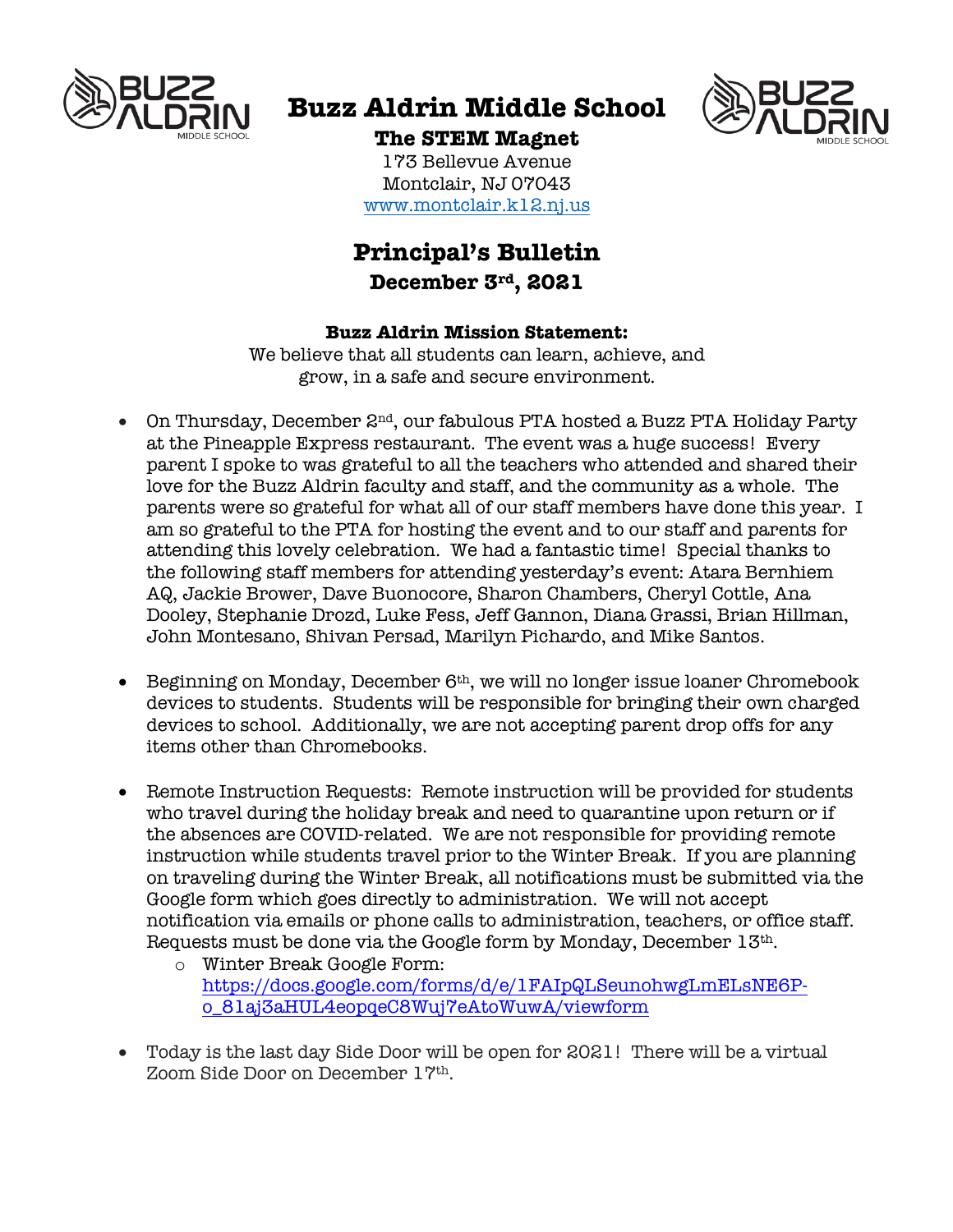- If you missed the in-person forum, "The Science Behind Vaccines for Children Ages 5-11," a virtual information session will be held Tuesday, December, 7 at 7 pm. The session, co-hosted by the district and the PTAC, will feature Dr. Chris T. Pernell, Chief Strategic Integration and Health Equity Officer, University Medical Center, Newark, NJ. Dr. Pernell will provide an overview and answer questions. Registration required for Zoom link.
- Robotics Team Update: Again, we are so proud of our Robotics team for qualifying for the state competition. Please see the Robotics Montclair Local Link below from the Montclair Local on this wonderful accomplishment. Again, we are so proud of Mr. Taylor and his amazing Robotics team for this wonderful accomplishment! Please see the Mr. Taylor's blurb below:
	- o BAMS would like to again congratulate the FLL robotics Team on their recent accomplishment. On November 20, 2021, ten BAMS students competed in the New Jersey Qualifying Event and placed in the top six of 24 teams! They were also given the Innovation Award for their research project, Power Tower. The Innovation Award is given to the top two projects- their research and presentation were solid. A Power Tower is a solution to the dwindling availability of fossil fuels and a green technology. The Power Tower is a platform located in the oceans along shipping channels which will offer electric ships the opportunity to recharge during their voyage. Electricity is generated by wind turbines and water turbines. This use of technology will decrease the danger of spilling oil into the oceans in the event of a shipping disaster, but it also eliminates the use of, and dependence upon, fossil fuels. It will also allow the ship more cargo space due to the reduction of fuel storage for a diesel engine, making their trip more efficient. Electric cargo ships are still only a project in development, so this research and idea are revolutionary as they are well ahead of their time. Here is a link to the \*project.
	- o If you are in the field of engineering and would like to discuss this with the students it would be very helpful to our research and project! Please contact Mr. Taylor immediately if you are interested. The students are eager to hear from you!
	- o On December 11 and 12, the team will return to competition in the New Jersey FLL Competition where they will face 47 top teams from the state. This event will also take place virtually. Wishing the BAMS FLL Robotics Team the best for their upcoming competition!!!
	- o Congratulations to Anisa Ahdami, Gabby Mehta, Charlotte Wurmser, Sabrina Juergensen, Eleanor Rothman, Danica Stout, Aseem Rai, Wyatt Foster, Collin Brooks, and Max Bellack.
- Ms. Kaiser's students created and submitted designs for the NJDOT Aviation contest, and we've had over 300 participants.
- Reflections Competition: There is an excellent competition called "Reflections", in which students are encouraged to express themselves through writing, art, and/or photography. Please see the link https://montclairpta.org/reflections-2021-22/ and the attached flyer for more information. We encourage all of our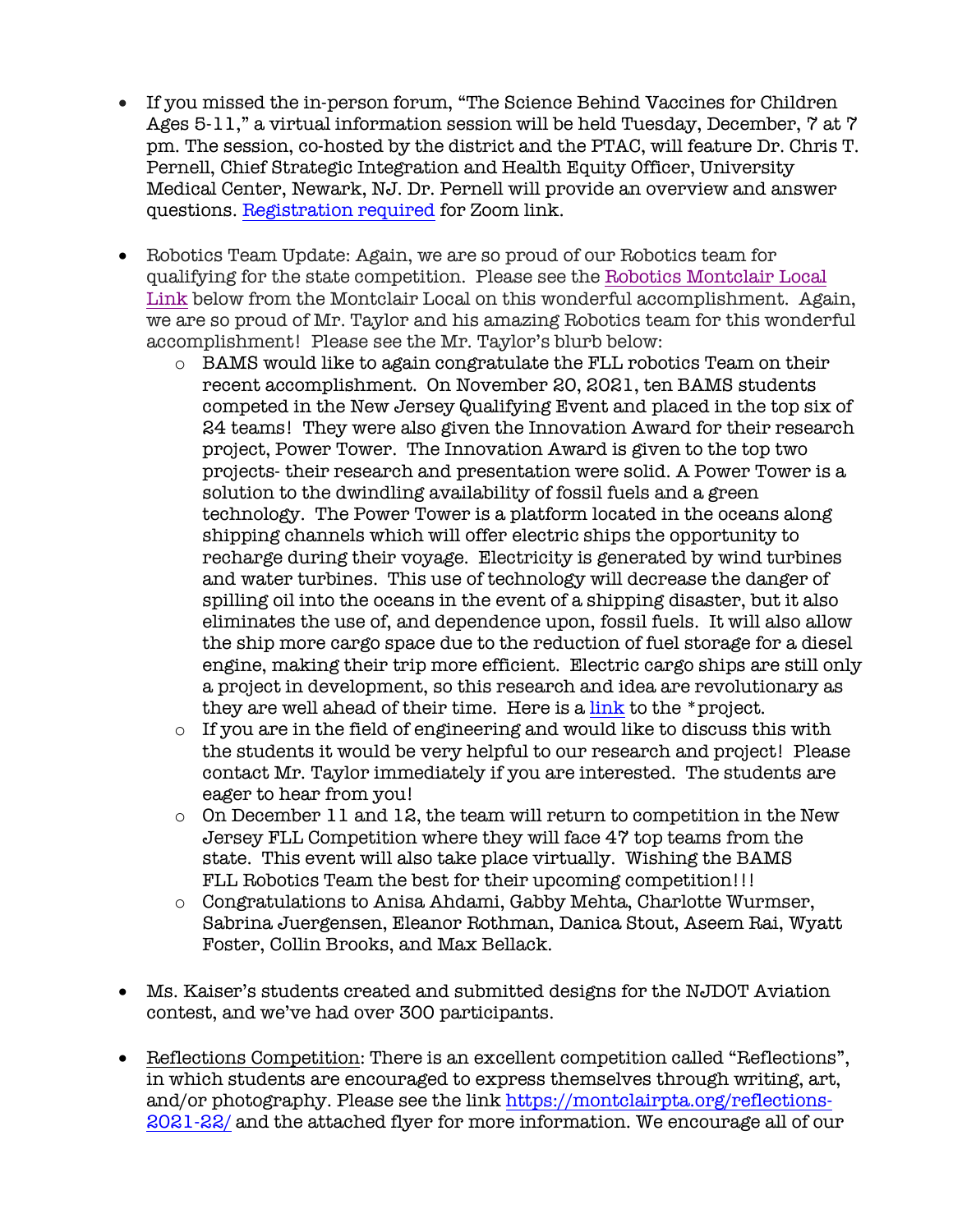Buzz Aldrin students to participate! The deadline for submissions is December 12th!

#### • **General Reminders & Updates for Parents/Families:**

- o Please remind your children he/she/they must be careful with their Chromebooks. The district-issued devices need to be taken care of, and we have many students who are placing requests for damaged devices.
- o As the cooler weather approaches, please ensure your children are dressed appropriately for outdoor conditions. This means he/she/they should have a coat, sweatshirt, hat, or any other clothing that allows for them to be comfortable during the day and for outdoor lunch/recess.
- o When students have indoor recess, they will be in the auditorium. Since there are simultaneous classes running in the auditorium, it is important that students bring their own books to read or something he/she/they can work on independently. It is their free time to unwind and relax, but we must also be mindful of our dance classes.
- o Cell phone use is not permitted during the school day. Parents should not text or call their children during school hours.
- o Masks are required at all times while in the building. If students fail to wear their masks in school, he/she/they will be sent home. If possible, please send your child to school with an extra mask in case the original mask is misplaced or damaged. If students cannot follow the mask policy, they will be sent home.
- o Please make sure your child has a water bottle with him/her/them each school day.
- o Students are required to bring their fully charged Chromebooks to school each day. We are also encouraging students to bring their Chromebook chargers to school.
- o Please complete a free/reduced meal application if you would like to do so. The online form is available at https://www.nlappscloud.com/ and hard copies are available in the main office. You may also visit the Department of Agriculture's website to access an application in a language other than English or Spanish (https://www.fns.usda.gov/cn/translatedapplications).
- o Again, please **DO NOT** drop off or pick up your child in the front of the building or in a location where they must cross the street. Grownups need to remain in their cars and be sure not to block the staff parking lot while waiting for their children. Students should not cross the street at any location other than the designated crosswalks. Parents should not stand in the staff parking lot to pick up their children. **This is a safety issue.** Despite the number of times this is written in school communications, this is still a problem. Please abide by the school's rules.
- o **Parents are not permitted to drop off belongings, lunches, materials throughout the day.** We will not accept materials dropped off while school is in session. Therefore, it is essential that you make sure your child has all the necessary materials he/she/they would need prior to entering the building.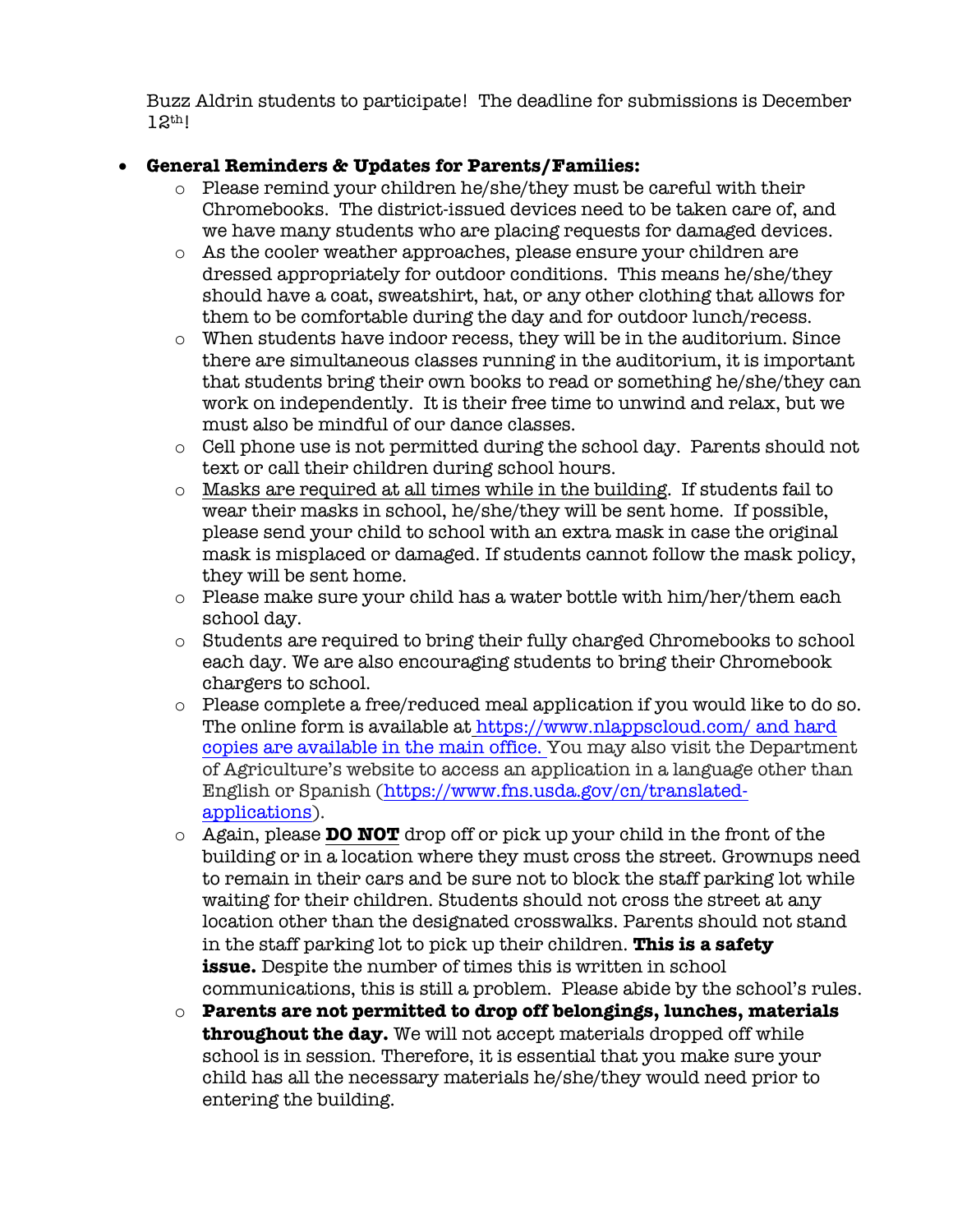- $\circ$  The health forms must be completed by 7:00 am on Tuesdays and Thursdays. This must be done in order for students to attend classes. If health forms are not completed in time, students will need to wait in the auditorium until they can complete one themselves. This results in a loss of valuable instructional time.
- o There are no visitors permitted in the building at any time.
- o Please encourage your child to leave their desk shields (dividers) in their lockers when not in use. We do not have enough extras to provide loaners for all those who forget.
- o Parents are not permitted to ask teachers for remote instruction without prior approval granted from building administration. Remote instruction can only be granted for COVID-related reasons.

#### • **After School Clubs & Activities Protocols**:

- o Students are not permitted to leave the building and return for afterschool activities. They must remain in the building until the program/club has ended.
- o Students are responsible for their own transportation home from all clubs and activities. Please pick your children up in a timely manner.
- o Club advisors and staff members do not participate in arranging carpools or parent pick-ups after the club ends.
- o Students must report directly to the designated club meeting room or location immediately after the dismissal bell rings.
- o Students are to report to their lockers at dismissal then to the club meeting with their belongings. They will be dismissed straight from the designated club room.
- $\circ$  Students are not permitted to go to their lockers or roam throughout the building after a club or activity is dismissed. This is a safety issue. If this occurs, a student may be removed from the club or activity.
- Yearbooks: Yearbooks are now on sale! To order your copy of the yearbook please visit https://www.jostens.com/yearbooks/students-and-parents/aboutyearbooks, or reach out to Mrs. Mintz (jmintz@montclair.k12.nj.us) with any questions.
- December parent-teacher conferences will be Wednesday thru Friday of next week, by appointment only.

#### **Next Week's Schedule of Days**

- Monday, December  $6<sup>th</sup>$  A Day
- Tuesday, December  $7<sup>th</sup>$  B Day
- Wednesday, December  $8<sup>th</sup>$  C Day
- Thursday, December  $9<sup>th</sup>$  D Day
- Friday, December  $10<sup>th</sup>$  E Day